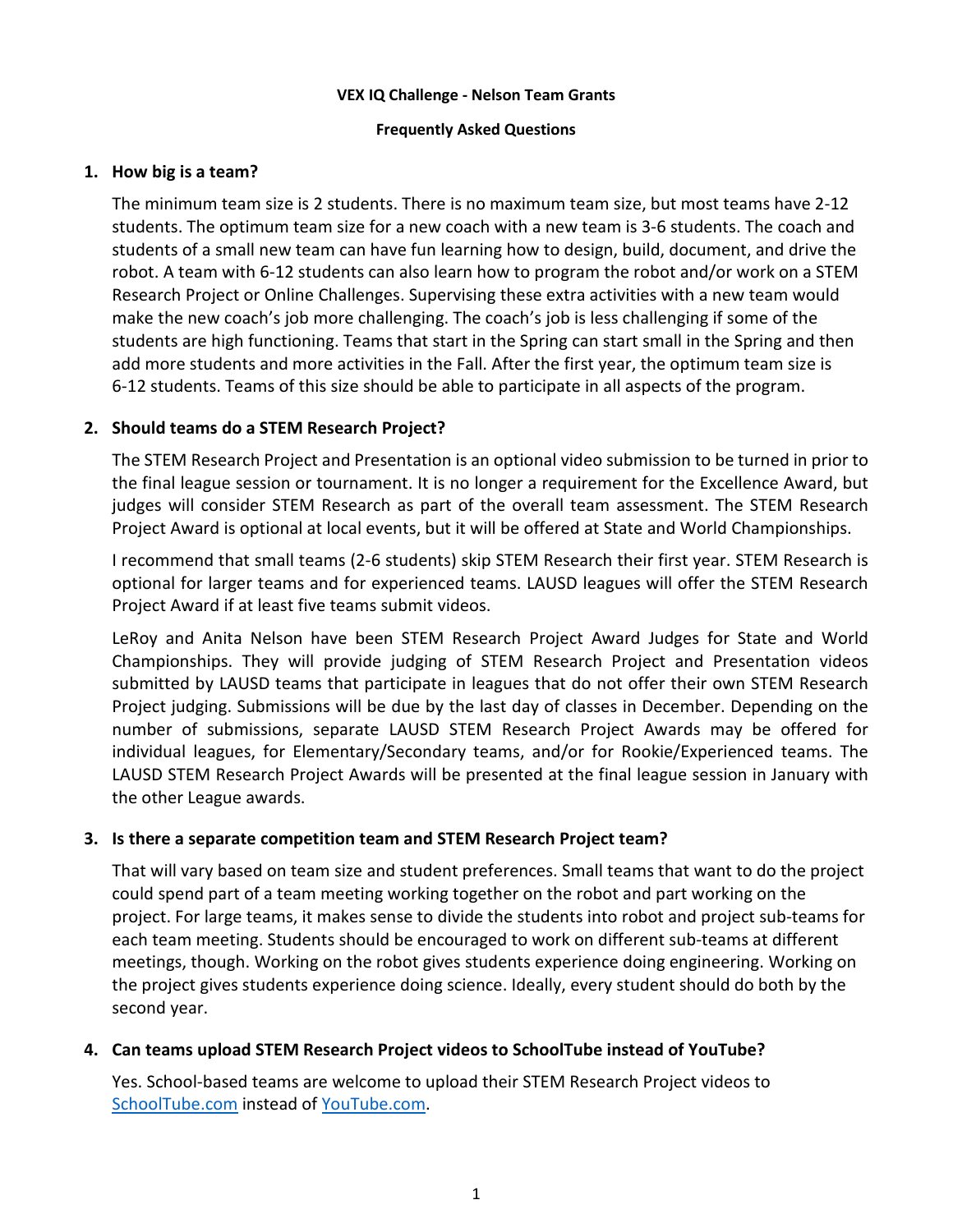Key advantages of SchoolTube over YouTube:

- **Free** accounts are supported by school and age-appropriate advertisements and sponsors. Adfree service coming soon.
- SchoolTube is fully moderated. Only videos approved by verified educators are allowed to be uploaded and shared.
- All student-created videos are hosted under SchoolTube and protected by our ASCAP blanket music licensing policy.
- Enjoy knowing that your students' and their videos are protected by a COPPA compliant video sharing **platform.**

## To learn **How To Upload Videos to SchoolTube**, view this video.

A SchoolTube video needs to be **Public** to share the link for judging.

## **5. Are all members of the competition team competing at the same time together or split up?**

Two drivers participate in each teamwork or skills match. You can have different drivers in different matches. Each team should have three or four Teamwork Matches at each qualifying session and three or four Robot Skills Matches at the final session. Team members who are not driving can cheer for their team.

## **6. What if my team has more students than we can bring to a competition?**

You could have different students participate in each qualifying session and then have the students who contributed the most and/or who drove the best represent the team in the skills matches and/or teamwork finals matches at the championship session.

### **7. What student grade levels can participate on teams?**

VEX IQ Challenge is recommended for students in grades 4-8 and high functioning students in grade 3 (in the Fall semester). The VEX IQ robot is recommended for students of ages 8 and up.

### **8. What determines whether a team is Elementary or Middle School?**

This is determined by definitions of **Team** and **Student** in the Game Manual. Here is the definition of Team from the June 2019 version of the Game Manual:

Team - Two or more Students make up a Team. A Team is classified as an Elementary School Team if all members are Elementary School Students. A Team is classified as a Middle School Team if any members are Middle School Students, or made up of Elementary School Students who declare themselves "playing up" as Middle School Students by registering their team as a Middle School Team. Once declared and playing as a Middle School Team, that team may not change back to an Elementary School Team for the remainder of the season. Teams may be associated with schools, community/youth organizations, or a group of neighborhood Students.

## The definitions of Elementary School Student and Middle School Student changed dramatically in the June 2019 version of the Game Manual to be based on age rather than on grade level:

Student - Anyone born after May 1, 2005 (i.e. who will be 14 or younger at VEX Worlds 2020). Eligibility may also be granted based on a disability that has delayed education by at least one year. Students are the individuals who design, build, repair, and program the Robot with minimal adult assistance.

- Elementary School Student Any Student born after May 1, 2007 (i.e. who will be 12 or younger at VEX Worlds 2020). Elementary School Students may "play up" and compete as a Middle School Student.
- Middle School Student Any eligible Student that is not an Elementary School Student.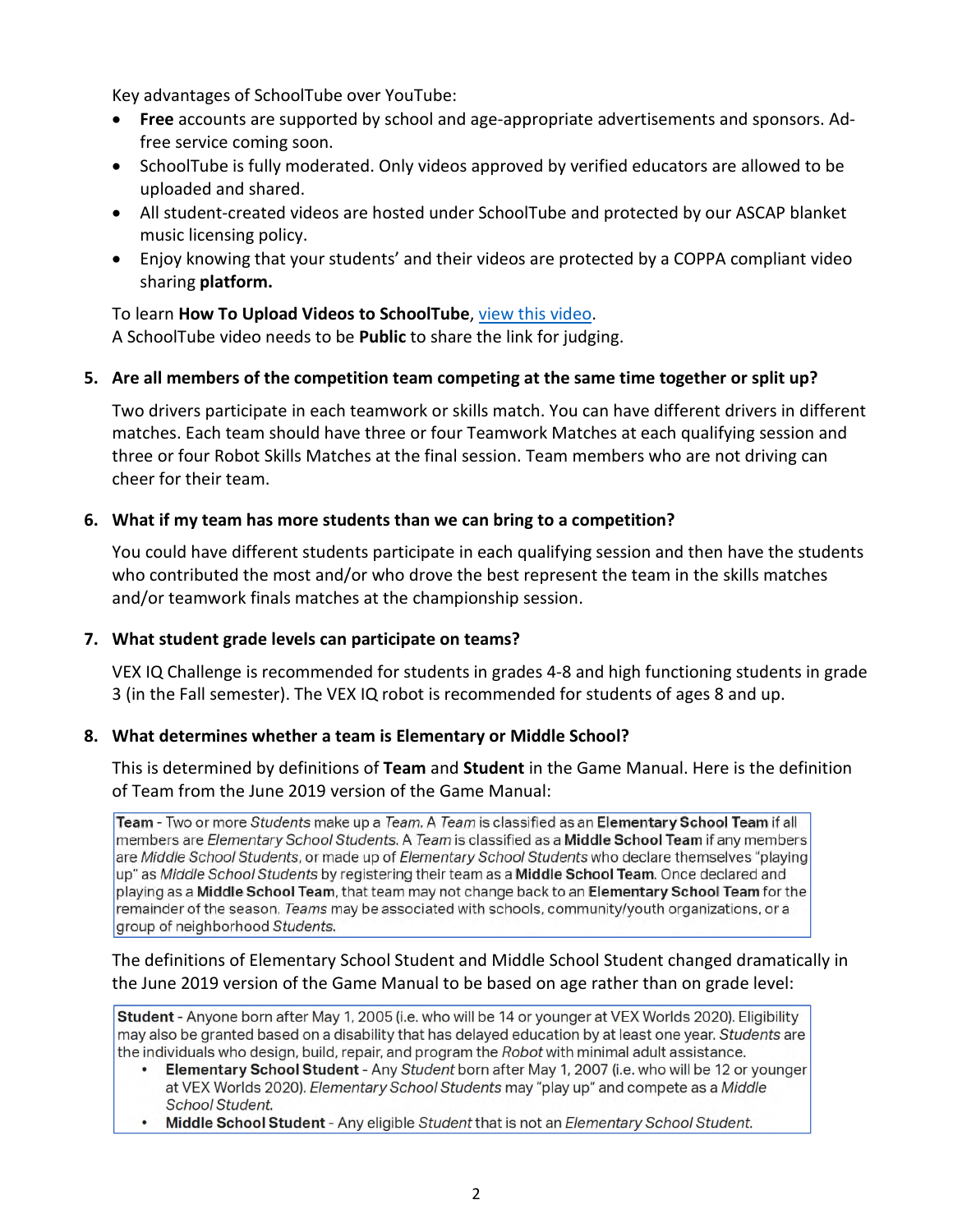This change helps to level the playing field internationally, but it makes some older 8<sup>th</sup> graders ineligible to compete while some younger  $9<sup>th</sup>$  graders are eligible to compete as Middle School students, and some older 5<sup>th</sup> graders are Middle School students while some younger 6<sup>th</sup> graders are Elementary School Students. Watch for possible changes to these definitions in the August 15, 2019 update of the Game Manual.

## **9. How does a League work?**

New leagues will begin with an orientation session for new coaches in September. Teams will typically participate in four league sessions held every 2-4 school weeks between October and January. League sessions are usually held after school at locations reasonably close to participating schools. The first three sessions will be Qualifying Sessions, and the final session will be the Championship Session. For new leagues with mostly rookie teams, the first Qualifying Session will begin with one Teamwork Practice Match for each team followed by two or three Teamwork Qualifying Matches for each team. Other Qualifying Sessions will offer three or four Teamwork Qualifying Matches for each team. The final Championship Session will offer Robot Design judging for teams that submit good Engineering Notebooks and three or four Robot Skills Matches followed by Teamwork Final Matches and Awards. Participating teams must pay a \$150 league registration fee, preferably by check, to the league host for all league sessions which covers the cost of equipment and facilities and which may help pay the registration fees of teams that qualify to attend the State Championships in Early March.

## **10. What is the schedule for League sessions?**

Typical agenda for the first four league sessions, the Qualifying Sessions:

- 3:00-4:00 PM Doors open. Set up
- 3:45-4:00 PM Volunteers check in
- 4:00-4:30 PM Teams check in
- 4:00-4:45 PM Robot Inspection
- 4:45-5:00 PM Opening Ceremony/Announcements
- 5:00-7:00 PM Teamwork Practice and Qualifying Matches
- 7:00-7:30 PM Tear down. Teams depart. Doors close

Typical agenda for the last league session, the Championship Session:

- 3:00-4:00 PM Doors open. Set up
- 3:45-4:00 PM Volunteers check in
- 4:00-4:30 PM Teams check in and turn in Engineering Notebooks
- 4:00-4:45 PM Robot Inspection
- 4:45-5:00 PM Opening Ceremony/Announcements
- 5:00-7:00 PM Judging and Skills Matches
- 7:00-7:45 PM Teamwork Finals Matches and Awards
- 7:45-8:15 PM Tear down. Teams depart. Doors close

## **11. Does my team need to attend every League session?**

No. Teams need to participate in at least 60% of the Teamwork Qualifying Matches to be eligible to participate in the Teamwork Finals Matches—in other words, two of the three Qualifying sessions. If it is not convenient for your team to participate in a league, your team can participate in one or more tournaments instead. Tournaments are typically held on Saturdays between October and mid-February. The event registration fee for each tournament is typically \$75-\$100.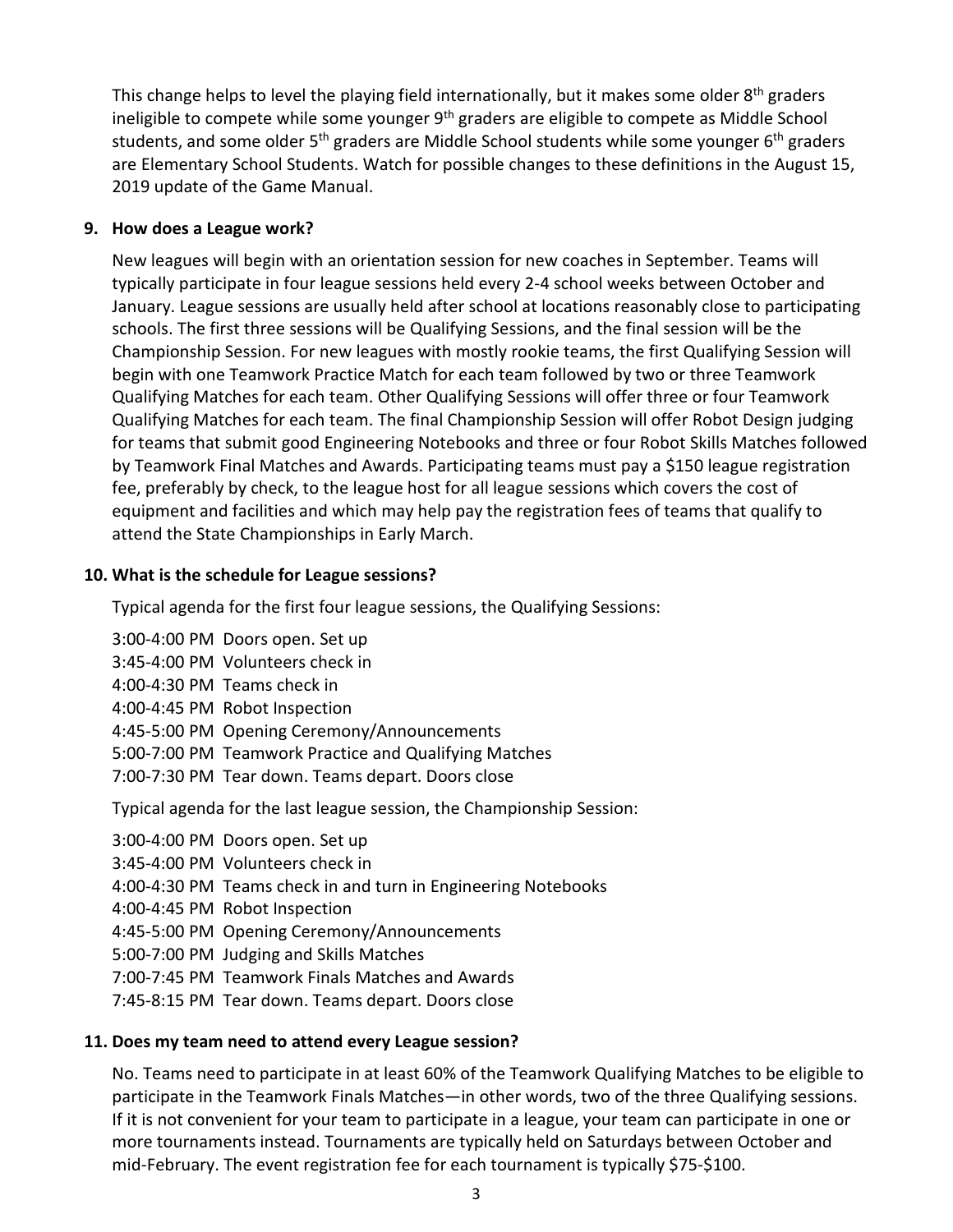## **12. How big is a League?**

Leagues need at least 16 teams for the top award winners to qualify for State Championships. Leagues with more than 36 teams could split into two smaller leagues to make match schedules easier to manage, or they could run two matches simultaneously. Leagues should provide two competition fields and two practice fields for up to 24 teams three competition fields and three practice fields for up to 36 teams, and four competition fields and four practice fields for up to 36 teams. That will allow each team to play up to four matches at each league session. LeRoy will provide fields with assembled field elements for all new leagues and all leagues that need to add additional fields.

## **13. What forms are required to participate in a league or tournament?**

- a. **REC Foundation Participant Release Form and Instructions**  https://www.roboticseducation.org/documents/2018/03/participant-release-form.pdf/
	- Spanish Participant Release Form https://www.roboticseducation.org/documents/2015/05/participant-consent-form-spanish.pdf/

## **b. LAUSD Field Trips**

https://achieve.lausd.net/Page/2794

- **•** FIELD TRIP HANDBOOK (REF 2111.0)
	- o ATTACHMENTS H-K: PARENT'S OR GUARDIAN'S PERMISSION FOR A FIELD TRIP AND AUTHORIZATION FOR MEDICAL CARE – TRIP SLIP
		- **English, Spanish, Korean, Armenian**
- REQUEST FOR APPROVAL OF SCHOOL ORGANIZED TRIP FOR STUDENTS
- GUIDELINES ON USE OF PRIVATELY OWNED VEHICLES
- **•** FIELD TRIP CHECKLIST

### c. **LAUSD Media Release Forms**

https://achieve.lausd.net/Page/4875

English, Armenian, Chinese, Korean, Russian, Spanish

### **14. My school received a Team Welcome Kit. How should we use it?**

The VEX IQ Challenge Team Welcome Kit ships in a small box that should arrive approximately one week after your team registration is paid. It includes several pages of useful information plus these very important items:

- d. **Two VEX IQ Challenge Blank Team Number Plates**. Put your team number on both plates with a marking pen and attach them to opposite sides of your robot before you attend leagues or tournaments. Your robot needs team number plates to pass inspection. Paper team number plates can be used in an emergency.
- e. **VEX IQ Engineering Notebook** (5 Pack). Have students record their progress designing, building and programming their robot. The notebooks include sample entries and suggestions. See the **Robot Design Rubric** for the criteria that will be used to judge the Engineering Notebook at the final league session or tournament.
- f. **VEX IQ Challenge Game Element Kit** (sample game elements). Your team can use these to practice driving the robot until you receive and open the full game kit.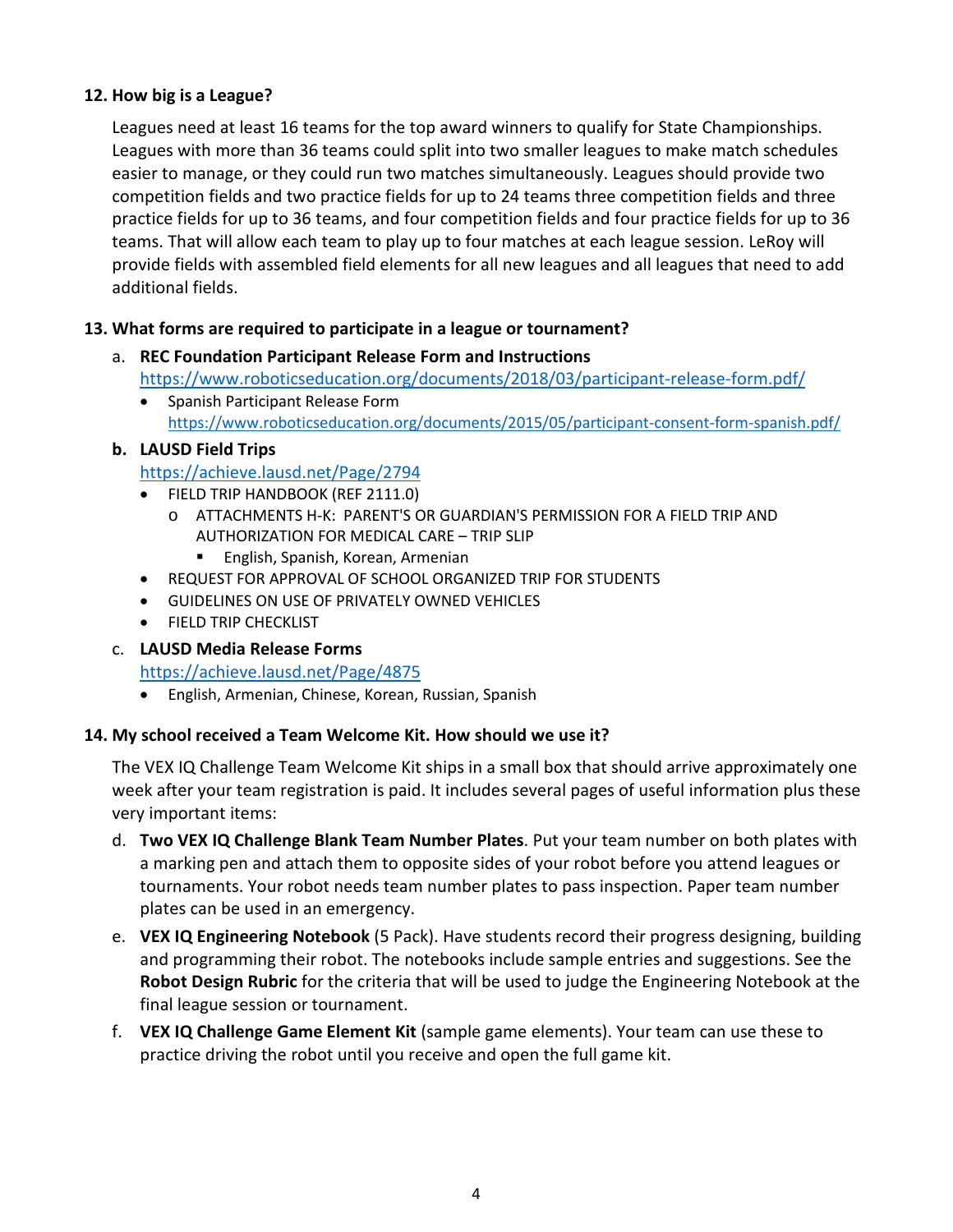## **15. My school received three different VEX IQ robotics kits. How should we use them?**

Each school should receive one VEX IQ robot set consisting of:

- a. **Super Kit** (big box with robot set and bin with tray for organizing parts). This kit was shipped early to teams in LAUSD Local Districts Central, East and West that submitted applications before May.
- b. **Competition Add-On Kit** (small box with extra parts).
- c. **Foundation Add-On Kit** (big box with more extra parts and second bin with tray for organizing parts).
- d. **Extra Robot Battery**.

Schools that received Two-Team Awards should also receive a second **Super Kit** and **Competition Add-On Kit** for their matching team provided by the Robotics Education & Competition Foundation.

One of the first things your team(s) should do is open all three kits and sort the small parts into the two trays so that they are easy to find when you are building robots. The big parts can go in the bottoms of the two bins.

Charge the robot batteries and the controller battery. Instructions are near the back of the **VEX IQ Super Kit User Guide**. The robot battery should be charged after every team meeting and after every league session or tournament. The controller battery usually lasts several weeks between charges. Keeping an extra robot battery charged is recommended in case you ever forget to recharge the robot battery. A dead robot battery can ruin your day. Batteries need to be recharged every 4-6 months when they are not in use, so **recharge batteries before summer vacation**. Leaving the robot battery in your robot or in the charger when the charger is not plugged can kill your robot battery.

Next, the team can build and drive the **Clawbot**, which could be used to play the teamwork challenge game at your first league qualifying session. Printed step-by-step Clawbot build instructions are included in the **VEX IQ Super Kit User Guide**. An electronic copy of the build instructions (PDF) as well as animated build instructions for Clawbot IQ are available at www.vexrobotics.com/vexiq/resources/robot-builds.

For the **SQUARED AWAY** game, the **Clutch** or **Stretch** robots are better starting robots than Clawbot because they use a four-bar linkage. The **Clutch** or **Stretch** build instructions (PDF) are also available at www.vexrobotics.com/vexiq/resources/robot-builds.

Start recording team progress in the Engineering Notebook. Watch the VEX IQ Challenge game video at www.roboticseducation.org/competition-teams/current-game-information/. Read the Game Manual at www.roboticseducation.org/competition-teams/vex-iq-challenge/. The final update is scheduled for August 15, 2019. Choose a strategy to score as many points as possible in a 60-second match. Choose a team name and robot name and update your team information at www.robotevents.com. Modify the robot or your strategy as needed to improve performance. Practice driving before each competition.

## **16. My school received three other boxes. How should we use them?**

Each school should also receive these VEX IQ Challenge competition supplies:

a. **VEX IQ Challenge Full Field Perimeter & Tiles** (ships in two boxes, each containing one-half field). It takes a few minutes to assemble or disassemble the field. Be careful not to twist the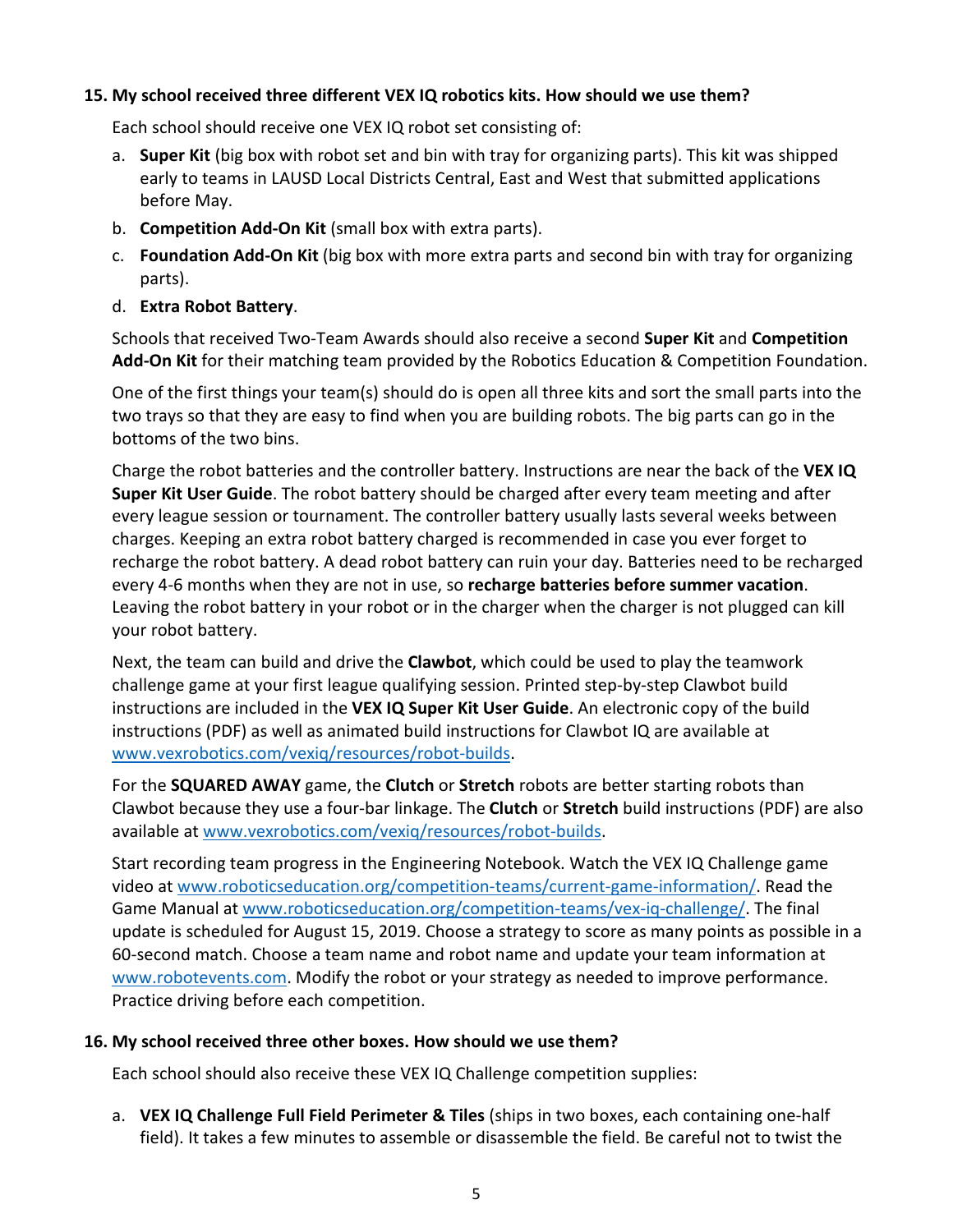tiles relative to each other when disassembling the field, because the tabs can break off. Push one tile or wall piece down while pushing the adjacent tiles up to separate them.

b. **VEX IQ Challenge Full Field & Game Element Kit**. This box contains the field elements and game elements for this year's VEX IQ Challenge game. Some assembly is required. The **SQUARED AWAY** field elements are easier to assemble than usual. Expect to spend 1 hour building the field elements. Set up the field elements and game elements on the full field to develop and test your game strategy and to practice driving the robot before competitions. LeRoy has cardboard boxes available for teams and league hosts that need to store their field elements between practices. Fitting all **SQUARED AWAY** field elements in the box is an extra engineering challenge that was solved by LeRoy's son Kevin, who is a mechanical engineer. See if your students can figure it out.

# **17. How do I access the programming software?**

For Chromebook, iPad, Mac, Windows, or Ubunto Linux computers, I recommend that new teams use **Blockly** with **Robot Mesh Studio**. The free online version is available at www.robotmesh.com/studio. The Chrome browser works best on Windows. Create an account on RobotMesh.com so that your team can store its programs as projects. You can organize team programs in folders. Your programs will be available on any of the computers listed above after you log in. Skip the API documentation. Start with the **Blockly Activity Guide**, which can be used as an online robot programming curriculum. If you decide to use **Blockly** in the classroom, you will want to purchase a Robot Mesh Studio class or site license at www.robotmesh.com/studio-editions.

Teams with experience using any programming software may want to consider **VEXcode IQ Blocks**, which was introduced in August 2019 and which is available at https://www.vexrobotics.com/vexcode. New versions of VEX software usually have many bugs, which can be frustrating for new programmers. Let the experienced teams find and report the bugs this season. Next season, I may recommend **VEXcode IQ Blocks** for all teams.

# **18. How can I view the match scores and rankings for my team?**

During most league sessions, match scores are uploaded to the league event on RobotEvents.com and cumulative rankings are updated after each match. After all league sessions, final results and cumulative rankings are uploaded to the league event on RobotEvents.com. After the final session, skills rankings, teamwork finals results, and awards are also uploaded to the league event on RobotEvents.com. Navigate to a league event on RobotEvents.com by name or by using one of these links:

- LAUSD Central VEX IQ League at 10th Street Elementary School
- LAUSD Central VEX IQ League at Barack Obama Global Preparation Academy
- LAUSD East VEX IQ League at Boyle Heights STEM Magnet High School
- LAUSD East VEX IQ League at Maywood Center for Enriched Studies
- LAUSD Northeast VEX IQ League at Chavez LA-ASE
- LAUSD Northwest VEX IQ Elementary School League at Mulholland Middle School
- LAUSD Northwest VEX IQ Middle School League at Mulholland Middle School
- LAUSD South VEX IQ League at Samuel Gompers Middle School
- LAUSD South VEX IQ League at Stephen M White Middle School
- LAUSD West VEX IQ League at Augustus Hawkins High School
- LAUSD West VEX IQ League at Mark Twain Middle School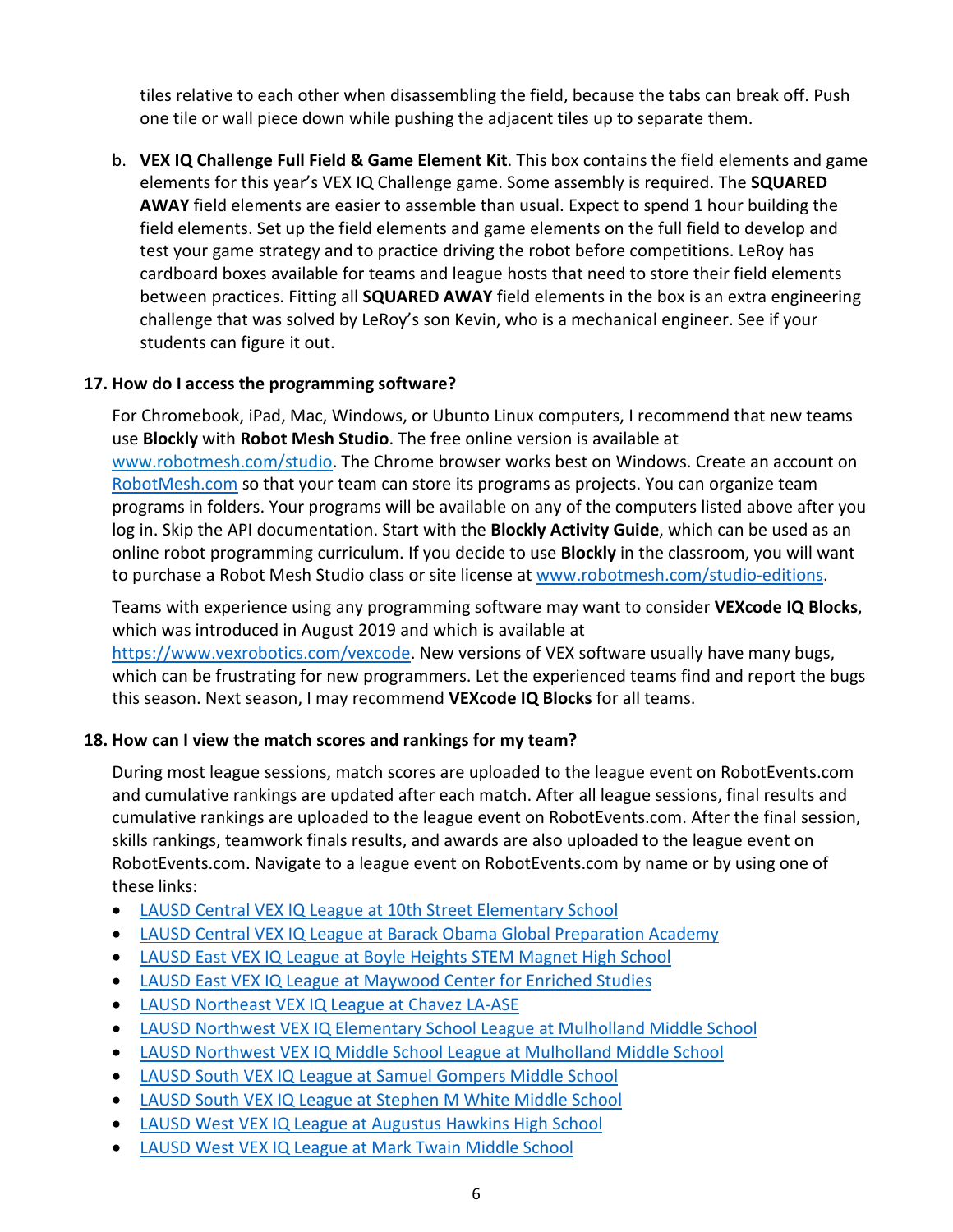These links are also available at http://larobotics.org/NTGLeagues.html.

After you find your event, click on **Results** and then **Division 1** to see **Match Results** for the most recent session and cumulative **Teamwork Rankings**.

You can also view the team list, team match schedule, team match results, event match schedule, event match results, cumulative rankings, skills results, skills rankings, and awards by downloading the **VEX Via** app to an Android or Apple smartphone or tablet from:

- VEX Via Apps on Google Play or
- VEX Via on the App Store iTunes Apple

The Apple version allows you to search for events by name or city and for teams by number, team name or city. Or find events by selecting Nearby Events and then scanning the list for your event by the start date (date of first session). After you find your event or team, click on the star at the top of the screen to add it to the Favorites list for quick access later.

## **19. Are there any other Apps for VEX IQ Challenge teams?**

Download the **VIQC Hub** app to view or search the latest version of the Game Manual, a score calculator, and a match timer:

- VIQC Hub Apps on Google Play or
- VIQC Hub on the App Store iTunes Apple

### **20. What should I do if the robot battery won't charge?**

When you place the robot battery in the robot battery charger and plug it in with the power cord to recharge the battery, the charger LED should quickly change to solid red and later change to solid green when the battery is fully charged. If the charger light flashes red, the battery voltage is too low for the charger to recharge it. Try the procedure in the following video to restore the battery: How to fix VEX IQ Flashing Light or No Charge Battery Issue

If the robot charger LED still flashes red, the robot battery needs to be replaced.

### **21. What should I do if I need VEX IQ Technical Support?**

Email your technical support question to iDESIGN Solutions at support@idesignsol.com or contact support via the iDESIGN Solutions website www.idesignsol.com (at the top of the page Contact Us / Technical Support). A support team member will respond shortly. iDESIGN Solutions will also handle replacement of any defective VEX warrantied parts. There is no cost to you for these support services.

### **22. Can I change the team name or other team information?**

Yes, you can make changes to your registered team information whenever you want:

- Log into RobotEvents.com. If you do not see your team, click on **My Account**.
- Click on the **Edit** button to the right of your team.
- Edit any of the team information fields.
- **Scroll to the bottom of the screen and click on the Save button.**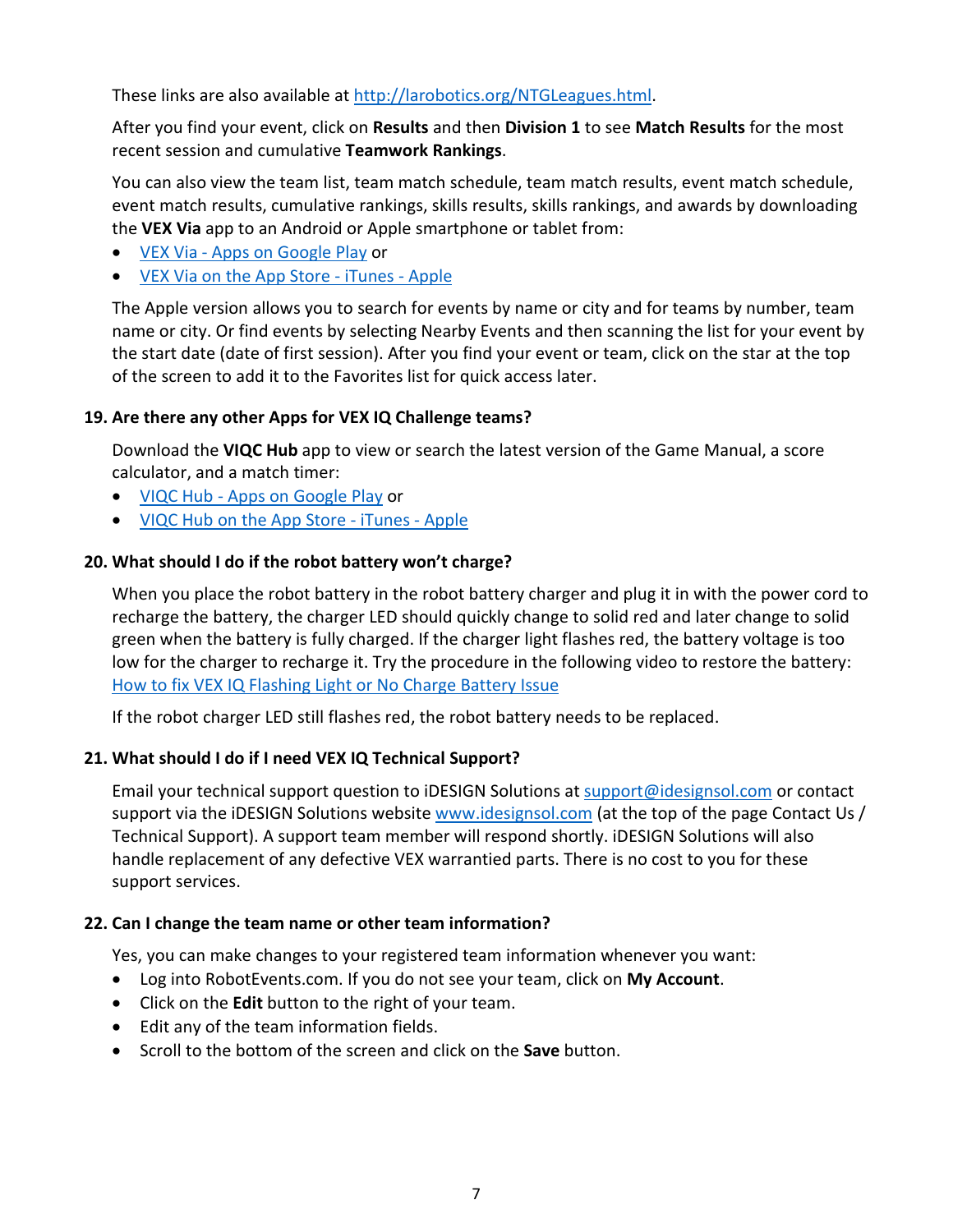## **23. Can I change team contacts?**

Yes, you can make changes to team contacts in two ways:

- a. You can change the Primary Contact, Secondary Contact, or Financial Contact by using the procedure above to edit team information.
- b. You can also add, remove, or change team contacts by using this procedure:
	- Log into RobotEvents.com. If you do not see your team, click on **My Account**.
	- Click on **My Teams** on the left side of your screen.
	- Click on the **Manage Contacts** button to the right of your team.
	- Click on the **+ Add Participant** button at the bottom of the screen to add a new contact.
	- Click on a **Remove** button at the bottom right of the screen to remove a contact.
	- Click on the Primary Contact, Financial Contact or Secondary Contact fields at the top of the screen to select a different contact from the drop-down list.
	- Click on the **Save** button.

If you add a new team contact, the system will send an invitation to the new contact to join your team. The new contact will not receive access to your team information until the invitation is accepted and the new contact creates an account on RobotEvents.com.

### **24. Can my school add additional robotics teams so more students can participate?**

Yes. Schools can have up to 26 teams with the same base team number and different suffix letters. Team registration for the first team costs \$150 each year (covered by the grant the first year), and each additional team costs \$100 each year (the second team is covered by the grant the first year if the school received a Two-Team Award). Each team also needs to pay for league or tournament event registration each year, which is typically \$150 per team. Each additional team should start with its own VEX IQ Super Kit (\$330) and VEX IQ Competition Add-on Kit (\$100). One field can be shared by 2-3 teams.

### **25. How can my school purchase additional kits or parts?**

Robot kits and parts can be ordered from any of three vendors:

- a. **iDESIGN Solutions** Supports our leagues, best support for school and district orders. For personal assistance, contact Steven Gutterman (steven@idesignsol.com).
- b. Robot Mesh Fastest delivery for items in stock. Offers **Blockly** with **Robot Mesh Studio.**
- c. VEX Robotics The manufacturer; higher shipping charges. Offers **VEXcode IQ Blocks**.

### **26. Are any funds available for additional teams or robot equipment?**

If your robotics team needs financial assistance, your coach and/or robotics team could try these websites, which other teams have used to raise funds:

- a. If your school received a Nelson Team Grant for a single team in a previous year and participates in a league that has room to grow, your school may be eligible for a Nelson Team Grant **Additional Team Award**. Contact LeRoy Nelson via email at LeRoy@LARobotics.org to see if your school is eligible.
- b. DonorsChoose. Teachers should include "STEM" in the project title, because technology companies have occasionally funded all STEM projects in California.
- c. HEXBUG
- d. EdCo
- e. piggybackr